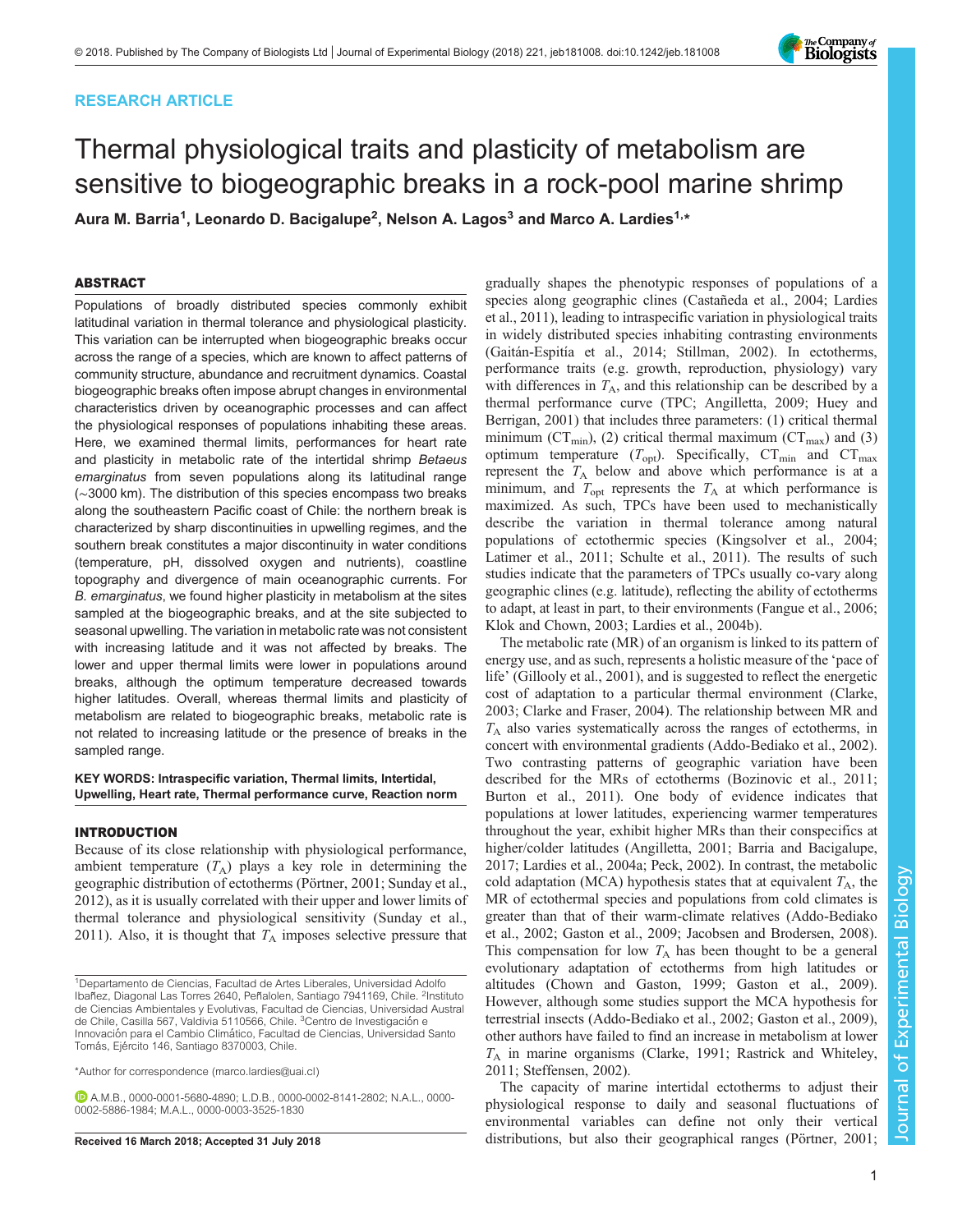|  |  |  |  | Journal of Experimental Biology (2018) 221, jeb181008. doi:10.1242/jeb.181008 |
|--|--|--|--|-------------------------------------------------------------------------------|
|--|--|--|--|-------------------------------------------------------------------------------|

<span id="page-1-0"></span>

|                   | <b>List of symbols and abbreviations</b> |
|-------------------|------------------------------------------|
| $CT_{\text{max}}$ | critical thermal maximum                 |
| $CT_{min}$        | critical thermal minimum                 |
| $f_{\mathsf{H}}$  | heart rate                               |
| <b>MCA</b>        | metabolic cold adaptation                |
| <b>MR</b>         | metabolic rate                           |
| <b>SST</b>        | sea surface temperature                  |
| $T_{\rm A}$       | environmental temperature                |
| $T_{opt}$         | optimum temperature                      |
| <b>TPC</b>        | thermal performance curve                |
|                   |                                          |

[Sunday et al., 2011](#page-9-0)). Along latitudinal gradients, local adaptation to different environmental regimens can lead to differences in thermal tolerance and physiological plasticity among populations of broadly distributed species (e.g. [Fangue et al., 2006; Gaitán-Espitía et al.,](#page-8-0) [2013](#page-8-0), [2014](#page-8-0); [Gardiner et al., 2010](#page-8-0); [Lardies et al., 2011;](#page-8-0) [Pörtner,](#page-9-0) [2001](#page-9-0)). In general, the scope of physiological plasticity is usually proportional to the magnitude of variation in the  $T_A$  that a species experiences in their native habitat: populations inhabiting more variable thermal environments (i.e. higher latitude) are expected to have broader tolerance limits and acclimation capacities than individuals inhabiting more stable environments ([Calosi et al.,](#page-8-0) [2010](#page-8-0); [Chown et al., 2004; Ghalambor et al., 2006](#page-8-0); [Janzen, 1967](#page-8-0); [Naya et al., 2011;](#page-8-0) [Stevens, 1989](#page-9-0)). Environmental variability increases toward higher latitudes, and it is also high in coastal ocean areas placed in biogeographic breaks, where geological, climatological and oceanographic processes have delimited abrupt changes in the environmental regimes that are concordant with the limits in the distribution of species ([Bowen et al., 2016](#page-7-0); [Broitman](#page-8-0) [et al., 2018 in press\)](#page-8-0). In broadly distributed species, biogeographic breaks might be contained in their range, and populations located in these areas could exhibit differences in abundance [\(Lancellotti and](#page-8-0) [Vásquez, 1999;](#page-8-0) [Sink et al., 2005\)](#page-9-0), population dynamics ([Broitman](#page-8-0) [et al., 2001; Navarrete et al., 2008;](#page-8-0) [Rivadeneira et al., 2002; Staaf](#page-9-0) [et al., 2010](#page-9-0)), and also in their phenotypic response ([Lardies et al.,](#page-8-0) [2008;](#page-8-0) [Ragionieri et al., 2009; Sanford et al., 2003\)](#page-9-0). However, the environmental variability at biogeographic breaks has been poorly related to the physiological capacities and plasticity of broadly distributed species.

Two main biogeographic breaks have been reported along the range of the intertidal shrimp Betaeus emarginatus (H. Milne Edwards 1837) (Fig. 1) on the southeastern Pacific coast of Chile [\(Camus, 2001](#page-8-0)). The northern break is located around 30–32°S and is characterized by sharp discontinuities in upwelling regimes [\(Thiel et al., 2007\)](#page-9-0). The southern break, around 42°S, where the geomorphology of the coastline changes from a continuous, almost straight line to a fragmented one, is characterized by inner seas, bays and channels, and is where the West Wind Drift over the Pacific Ocean splits into the northern Humboldt Current and the southern Cape Horn Current ([Camus, 2001](#page-8-0); [Thiel et al., 2007](#page-9-0); [Montecino](#page-8-0) [and Lange, 2009;](#page-8-0) [Silva et al., 2009; Waters, 2008\)](#page-9-0), the intensity of which varies throughout the year, inducing a higher environmental heterogeneity in this area. As such, these breaks define three biogeographic provinces: (1) the (northern) Peruvian province (from 4 to 30°S), (2) the (southern) Magellanic province (from between 41 and 43°S to 54°S) and (3) an intermediate area between both provinces (from 30°S to 41°S) (Fig. 1A). Therefore, along the range of B. emarginatus, we predict higher plasticity in MR in populations located near the biogeographic breaks, because of the



Fig. 1. Study sites and thermal regime. (A) Sampled populations across the distributional range of Betaeus emarginatus in Chile and (B) thermal regime according to the sea surface temperature (SST) data gathered at each sampling site.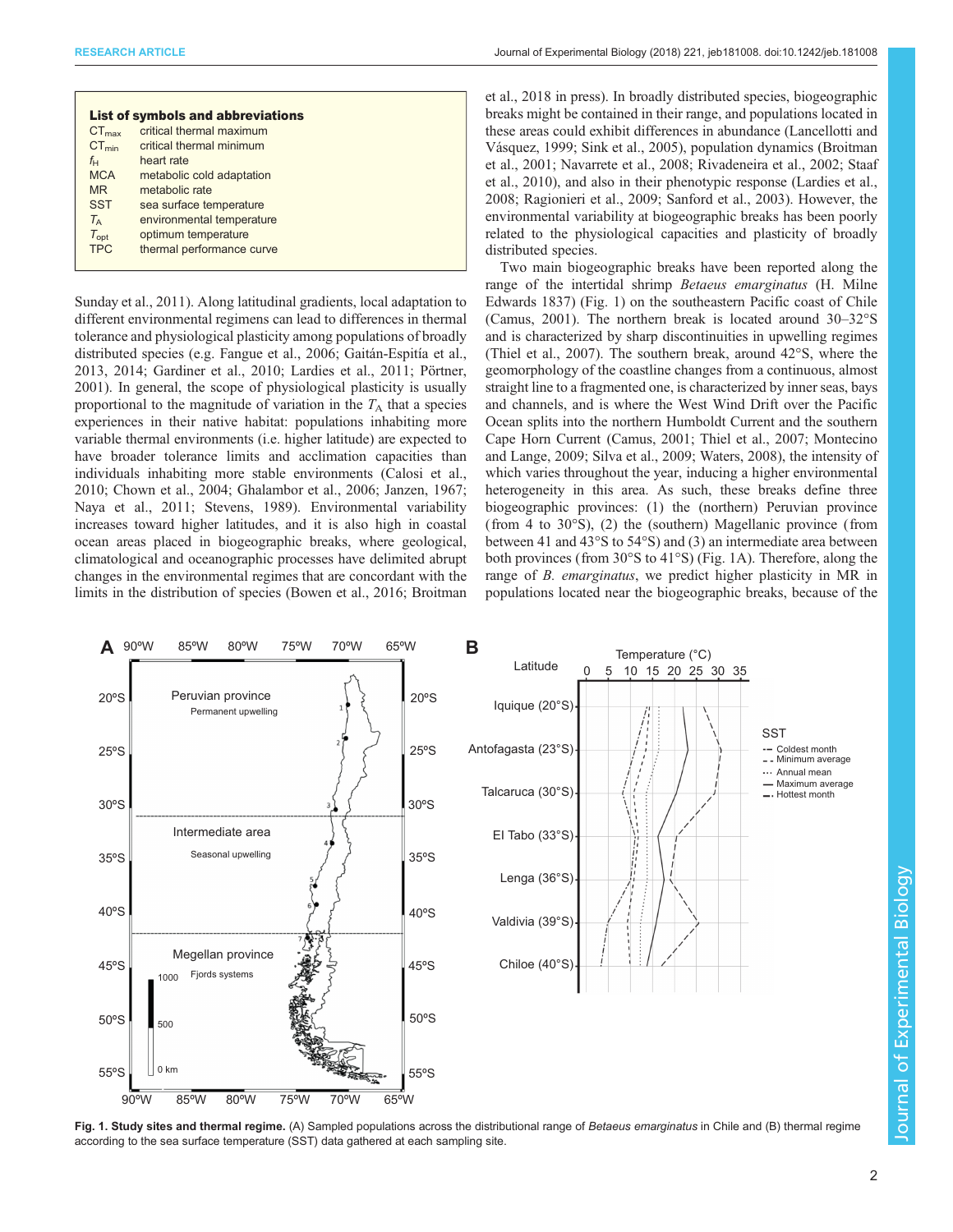higher environmental heterogeneity. Furthermore, we predict that in addition to an overall effect of latitude on thermal limits  $(CT_{min})$ and  $CT_{\text{max}}$ ) and parameters of the TPC, populations at the biogeographic breaks should exhibit a stepped cline in comparison to populations further from the breaks.

## MATERIALS AND METHODS

## Study populations and specimen maintenance

During austral spring, *B. emarginatus* specimens were collected by hand at low tide from seven locations along the Chilean coast (ca. 3000 km), thus encompassing the majority of the species' latitudinal range [\(Fig. 1](#page-1-0)A). From the sampled sites, animals were taken to the laboratory at the Universidad Adolfo Ibañez by land or air, in trips that lasted between 4 and 6 h. For transportation, individuals were placed in a plastic box (3 liter capacity), filled with humid towels with seawater from the sampling sites; this box was then placed in a plastic cooler containing ice packs to ensure that animals were at a temperature of 10±1°C. At the laboratory, individuals were maintained in common garden conditions for 1 month before the experiments were conducted, at constant temperature ( $14\pm1$ °C) in artificial seawater, prepared by dissolving sea salt (Instant Ocean©, Spectrum Brands, Blacksburg, VA, USA) in distilled water to obtain a salinity of 33 ppt. Shrimps were exposed to a light:dark cycle of 12 h:12 h and fed with Instant Algae® (Isochrysis 1800, Reed Mariculture, Campbell, CA, USA) and aquarium shrimp food three times a week. MR,  $CT_{min}$  and  $CT<sub>max</sub>$  measurements were taken in animals from all of the sampled locations. However, owing to logistical limitations, TPCs from cardiac activity estimates were only measured in individuals from four populations: Antofagasta, Talcaruca, El Tabo and Valdivia. These populations, however, still encompass most of the distribution of *B. emarginatus* in Chile and the northern biogeographic break.

# Physiological measurements Metabolic rate

Oxygen consumption, here used as a proxy for MR ([Brown et al.,](#page-8-0) [2004\)](#page-8-0), was estimated in 179 specimens that were sequentially exposed to two experimental temperatures; each temperature acclimation period lasted 30 days. The first acclimation temperature reflected the mean annual in situ sea surface temperature (SST;  $14\pm$ 1°C; [Fig. 1B](#page-1-0)). The second acclimation temperature was the average maximum temperature experienced by all populations along their latitudinal range (20 $\pm$ 1°C; [Fig. 1B](#page-1-0)). A 113 ml acrylic respirometry chamber with photosensitive, non-oxygen consumptive sensors was used for respirometric analysis. MR was measured using a temperature-compensated Microx optic fiber  $O_2$  meter (Microx TX3, PreSens, Regensburg, Germany) connected to a recirculating water bath by a flow-through cell housing (FTCH-PSt1, PreSens) and with a stirring regime of 20–30 rpm. The optic fiber was calibrated in a saturated sodium sulfite (Na<sub>2</sub>O<sub>3</sub>S,  $0\%$  air saturation) solution and in aerated artificial seawater (100% air saturation), checking for sensor drift before and after each trial. In addition, control chambers containing only aerated artificial seawater were used to quantify background microbial oxygen consumption. After calibration, oxygen concentration (% air saturation) in the seawater was measured for 60 min (recorded every 5 s). The first and last 5 min were discarded in order to avoid possible disturbance when the fiber was inserted or removed. Thus, the oxygen estimates are averages of the remaining 50 min of measurements. Before and after each measurement, shrimp were placed briefly on a paper towel to remove excess water, and then wet body mass was recorded using an

analytical balance (AFA-180LC, Adam Equipment, Oxford, CT, USA) with  $\pm 0.001$  mg precision. The average of both body mass measurements was used in the statistical analyses. To obtain MR in units of  $g O_2 1^{-1}$ , the slope of the relationship between the decrease of oxygen in the chamber and time of incubation (h) was calculated and normalized to fresh mass. Shrimp were not fed 24 h prior to physiological measurements to standardize hunger levels, because the cost of digesting and assimilating food (specific dynamic action; SDA) represents a large component of an animal's energy expenditure ([Secor, 2009](#page-9-0)). In addition, to remove the possible confounding effects of sex [\(Valverde et al., 2009\)](#page-9-0), only male shrimp of similar size were used in the experiments.

#### Heart rate for thermal performance curves

We estimated the heart rate  $(f_H)$  of individuals exposed to one of two thermal gradients: the full gradient included the temperatures of 2, 3, 4, 5, 6, 8, 10, 12, 14, 15, 17, 19, 21, 23, 25, 26 and 27°C, and the short gradient included only those temperatures up to and including 14°C. We measured the cardiac activity in individuals from Antofagasta ( $n_{\text{Full}}=4$ ;  $n_{\text{Short}}=1$ ), Talcarura ( $n_{\text{Full}}=7$ ;  $n_{\text{Short}}=12$ ), El Tabo  $(n_{\text{Full}}=11; n_{\text{Short}}=9)$  and Valdivia, where all individuals were exposed to full thermal gradient  $(n_{Full}=11)$ . Animals were individually separated in plastic chambers with six subdivisions  $(200\times200\times100$  mm), where they were attached gently to the bottom of each chamber using glued tape, ensuring that they would not move during the measurements. The chambers were transferred to a thermoregulated bath (WRC-P8, Daihan, Korea), previously adjusted during one of the temperature trials.  $f<sub>H</sub>$  was estimated using the non-invasive method described by [Burnett et al. \(2013\),](#page-8-0) where heart beat is monitored by an infrared-light-emitting diode glued to the carapace above the pericardial sinus of each individual, from which the signal was amplified (AMP-03, Newshift Lda, Leiria, Portugal) and recorded using a oscilloscope (Handyscope HS4, TiePie Engineering, Sneek, The Netherlands).  $f_H$  signals were viewed and analyzed using TiePie Multi Channel software (version 1.0.29.0, TiePie Engineering). We recorded for 15 min, and the first and the last 5 min were discarded in order to avoid any noise or erroneous recordings generated by animal manipulation, and the results were expressed as the number of beats during 1 min (beats min−<sup>1</sup> ; for details, see [Gaitán-Espitía et al., 2017](#page-8-0)). Measurements of cardiac activity were performed for each shrimp at the same time of day to avoid the effects of a possible circadian rhythm of respiration. The order of the temperature trials was randomized in order to avoid the confounding effects of time.

#### Thermal limits

We measured the thermal limits in individuals from Iquique  $(n=26)$ , Antofagasta ( $n=26$ ), Talcarura ( $n=15$ ), El Tabo ( $n=14$ ), Lenga  $(n=8)$ , Valdivia (n=28) and Chiloe (n=10). The CT<sub>min</sub> and CT<sub>max</sub> were determined as the  $T_A$  below and above which the ventilatory activity (frequency of pleopods beating) ceased within 1 min [\(Hervant et al., 1997\)](#page-8-0). Each individual was placed in a 25 ml incubation flask that was transferred to a thermoregulated bath (WRC-P8, Daihan), adjusted at a starting temperature of 8 or 24°C, to measure  $CT_{min}$  and  $CT_{max}$ , respectively, for 5 min. After these incubations, the temperature in the bath was decreased (or increased) at a rate of 1°C min−<sup>1</sup> . To track the temperature inside the thermoregulated bath, we used a similar chamber with a HOBO data logger (model U23-003, Onset Computer Corporation, Bourne, MA, USA). Every minute or at every 1°C change in temperature, ventilatory activities were measured directly using low-energy red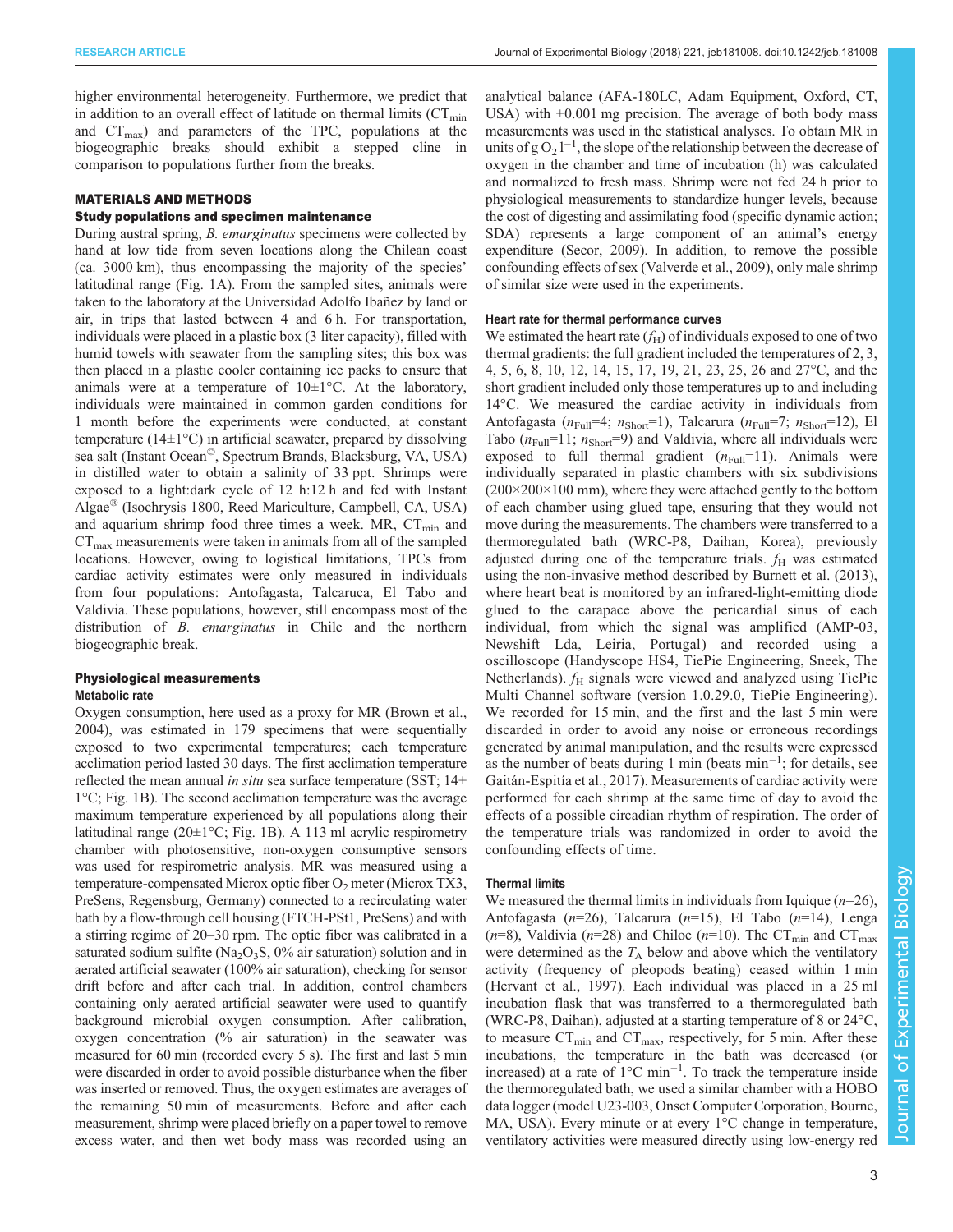light with a binocular magnifier  $(2.5\times)$ . When an animal was unable to beat its pleopods after 1 min, we let it recover at ambient temperature, at 20 $^{\circ}$ C (CT<sub>min</sub>) or in a cold chamber, at 2 $^{\circ}$ C (CT<sub>max</sub>).

#### Statistical analysis

## Linear models

We used a linear mixed modeling approach to evaluate the effects of body mass, latitude, acclimation temperature (14 and 20°C), province (Peruvian, intermediate area and Magellanic) and biogeographic breaks (yes: Talcaruca and Chiloe; no: Iquique, Antofagasta, El Tabo, Lenga and Valdivia) on metabolic rate, whilst taking into account that each individual was acclimated and measured at both 14 and 20°C, and that individuals from different localities were captured and measured in different periods. Therefore, individual id and date of capture were included as random factors in the analyses. Hypothesis testing was carried out using likelihood ratio tests of nested models based on restricted maximum likelihood (REML; random factors) or maximum likelihood (ML; fixed factors). The best model was found after a series of tests that compared the full model (that include interactions) against alternative models that were simplified by the exclusion of single predictors. Body mass was  $log_{10}$  transformed to meet the assumption of a normal distribution. Critical thermal limits were analyzed using a linear model, including body mass and latitude as covariates and province and biogeographic breaks as fixed factors. Statistical analyses were performed using the lme4 package [\(https://cran.r-project.org/web/packages/lme4/](https://cran.r-project.org/web/packages/lme4/index.html) [index.html](https://cran.r-project.org/web/packages/lme4/index.html)) implemented in R platform 3.4.4 ([http://www.](http://www.R-project.org/) [R-project.org/\)](http://www.R-project.org/).

#### Thermal acclimatory capacity of metabolism

We determined the variation in the capacity for acclimation of MR using two approximations. First, we estimated the mean of the slope of the reaction norm as the difference in MR in individuals exposed to 14 and 20°C along the thermal interval experienced (6°C). Differences in the slope of the reaction norm between populations were determined using a simple linear model, including population as a fixed factor and the mass of individuals as a covariate. Second, we calculated the index of phenotypic plasticity, based on maximum and minimum standardized means [\(Seebacher et al., 2015](#page-9-0); [Valladares et al., 2006\)](#page-9-0). This index, which ranges from 0 to 1, was calculated for each population as the difference between the minimum and maximum mean values of the acclimation temperature (i.e. 6°C) divided by the maximum mean value. This broad approach was chosen given our interest in exploring the plasticity of metabolism at the interpopulation level and assuming that genetic relatedness was significantly greater within the sampled populations than among them ([Gianoli and](#page-8-0) [Valladares, 2012](#page-8-0)).

#### Thermal performance curve fitting

Cardiac activity was fitted to the Brière temperature-scaling model with four parameters (Brière et al., 1999). The Brière model is characterized by an asymmetrical, unimodal curve that provides the best description of thermal performance by allowing for a rapid drop-off of the curve beyond the thermal optimum [\(Shi and Ge,](#page-9-0) [2010](#page-9-0)). This model has been used to characterize the thermal dependency of the intrinsic rate of increase of terrestrial insects [\(Estay et al., 2014](#page-8-0)), the metabolic rate [\(Mertens et al., 2015\)](#page-8-0) and photosynthetic activity of seagrasses [\(Adams et al., 2017\)](#page-7-0), and metabolic and consumption rates of a sea urchin ([Lemoine](#page-8-0) [and Burkepile, 2012](#page-8-0)). Here,  $f_H$  was a positive function of temperature  $T$  ( $\rm{°C}$ ):

$$
TPC_{f_{\rm H}} = aT(T - T_{\rm min})(T_{\rm max} - T)^{1/m}.
$$
 (1)

TPCs for each population were fitted using the nonlinear regression function nlsLM (this incorporates the Levenberg– Marquardt type nls.lm fitting algorithm) in the package minpack.lm ([https://cran.r-project.org/web/packages/minpack.lm/](https://cran.r-project.org/web/packages/minpack.lm/index.html) [index.html](https://cran.r-project.org/web/packages/minpack.lm/index.html)) in the R environment ([http://www.R-project.org/\)](http://www.R-project.org/). The Brière non-linear model allowed us to directly estimate the biological parameters contained in the TPC fitted for each population, where  $T_{\text{max}}$  represents the upper threshold ( $CT_{\text{max}}$ ) and  $T_{\text{min}}$  represents the lower threshold (CT<sub>min</sub>), and a and m are empirical constants. The optimum temperature  $(T_{\text{opt}})$  in Eqn 1 depends only on  $T_{\text{max}}$ ,  $T_{\text{min}}$  and  $m$ , and was calculated as:

 $T_{\text{opt}} =$ 

$$
\frac{2m_{\text{max}} + (m+1)T_{\text{min}} + \sqrt{(4m^2 T_{\text{max}}^2 + (m+1)^2 T_{\text{min}}^2 - 4m^2 T_{\text{min}} T_{\text{max}})}}{4m + 2}.
$$
\n(2)

## RESULTS

#### Linear models

In B. emarginatus, MR was negatively affected by body mass  $(\log_{10}$ scale: b=–0.360±0.060 s.e.;  $\chi_1^2 = 30.512$ , P<0.001) and increased in<br>warm (20°C) acclimated individuals ( $\chi_2^2 = 39.925$ , P<0.001; Fig. 2) warm (20°C) acclimated individuals  $(\chi_1^2=39.925, P<0.001; Fig. 2)$  $(\chi_1^2=39.925, P<0.001; Fig. 2)$ .<br>Individual ID as well as date of measurement were important factors Individual ID as well as date of measurement were important factors explaining part of the variation in MR; nevertheless, MR was not affected by latitude, province or the presence of a biogeographic break [\(Table 1](#page-4-0)).

 $CT_{\text{max}}$  was not affected by biogeographic break  $(F_{1,120}=0.998,$ P=0.320) or province  $(F_{2,120} = 2.685, P = 0.072)$ , but was negatively affected by body mass  $(log_{10}$  scale:  $b=-2.417\pm0.831$  s.e.; F<sub>1,120</sub>=10.772, P=0.001) and latitude (b=−0.09±0.070 s.e.;  $F_{1,120}$ =6.574, P=0.012). That is, larger individuals and those inhabiting colder localities showed less tolerance to higher temperatures ([Fig. 3](#page-5-0)A).  $CT_{min}$  was not affected by body mass  $(F_{1,120}=1.026, P=0.313)$ , latitude  $(F_{1,120}=1.096, P=0.297)$  or biogeographic breaks  $(F_{1,120} = 0.169, P = 0.682)$ , but was affected by province  $(F_{2,120} = 15.223, P \le 0.001)$ . In particular, individuals from the Magellanic province (Chiloe) showed a higher tolerance to colder temperatures than individuals from both the intermediate area and the Peruvian province, which did not differ in terms of tolerance to cold ([Fig. 3](#page-5-0)B).

## Thermal acclimatory capacity of metabolism

The slope of the reaction norm [\(Fig. 4](#page-5-0)) was not affected by body mass  $(F_{1,169}=2.932, P=0.089)$ , but was affected by population  $(F_{6,169}=2.905, P=0.01)$ . A significant higher slope of the reaction norm was found in individuals from El Tabo. The plasticity index showed that the greatest variation in MR means between temperature trials occurred in Talcaruca, El Tabo and Chiloe [\(Table 2, Fig. 5](#page-6-0)).

#### Thermal performance curve fitting

The cardiac activity ([Fig. 6](#page-7-0)), fitted to the Briere model, estimated an increase in  $CT_{\text{max}}$  toward higher latitudes, while  $CT_{\text{min}}$  could not be calculated for all populations (owing to the differential degree of grouping and spacing of measurements along the temperature axis). Therefore, to estimate  $T_{\text{opt}}$  from the model, we set  $CT_{\text{min}}$  to 4°C,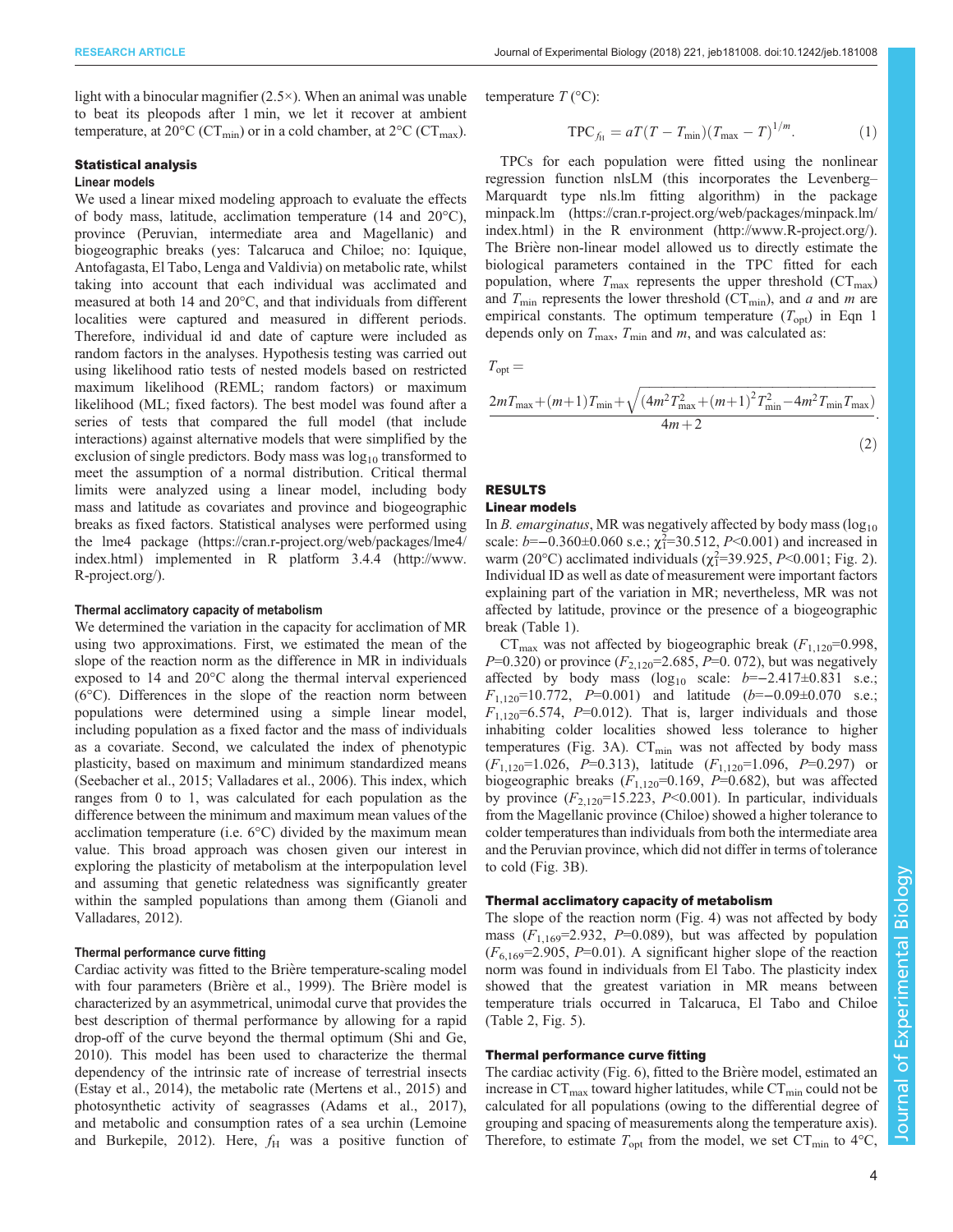<span id="page-4-0"></span>

Fig. 2. Comparison of thermal reaction norms of metabolic rate (MR) of B. emarginatus along the latitudinal gradient on the Chilean coast. The points on each shape-coded line represent the means for oxygen consumption measured under current environmental conditions (14°C) and the simulated future ocean-warming scenario (20°C) for each sampled location. Error bars represent 95% confidence intervals about those means.

which was the mean value found in all thermal limit experiments. The  $T_{opt}$  estimated from Eqn 2 decreased toward southern latitudes [\(Table 3\)](#page-7-0).

# DISCUSSION

It is well known that populations of broadly distributed species exhibit latitudinal variation in thermal limits and physiological plasticity [\(Gaston et al., 2009; Ghalambor et al., 2006](#page-8-0); [Spicer and](#page-9-0) [Gaston, 1999\)](#page-9-0). Although latitudinal variation in environmental temperatures has been shown to induce gradual intraspecific variation in phenotypic responses ([Sunday et al., 2011](#page-9-0)), the presence of biogeographic breaks within a species' range should induce abrupt changes (stepped cline) in these parameters. In the present study, we found that (1) the MR of B. emarginatus did not covary with latitude, and it was not related with the presence of biogeographic breaks, nor with the province from which the individuals were sampled, but (2) we found higher plasticity of MR in populations located at the biogeographic breaks (30 and 42°S). Furthermore, (3) both measurements of plasticity (slopes of the reaction norms and plasticity index) were higher for individuals

Table 1. Selection of the best model describing the variation in metabolic rate of Betaeus emarginatus

| Full model          | Metabolic rate~mass+latitude+break+province+<br>acclimation+(1 ID)+(1 date) |          |      |         |
|---------------------|-----------------------------------------------------------------------------|----------|------|---------|
|                     | <b>Excluded variable</b>                                                    | $\chi^2$ | d.f. | P       |
| <b>Fixed factor</b> | <b>Break</b>                                                                | 1.6268   | 1    | 0.2021  |
|                     | Province                                                                    | 1.0643   | 2    | 0.5873  |
|                     | Acclimation                                                                 | 39.925   | 1    | >0.001  |
| Random factor       | ID                                                                          | 4.4557   | 1    | 0.03479 |
|                     | Date                                                                        | 12.575   |      | >0.001  |
| Covariates          | Latitude                                                                    | 0.7847   | 1    | 0.3757  |
|                     | Mass                                                                        | 30.512   |      | >0.001  |

The full model was compared with models in which one of the variables was excluded using a chi-squared test. Bold indicates significance at P<0.05.

from El Tabo, which is subjected to seasonal upwelling. Regarding the thermal limits, (4) whereas the  $CT_{\text{max}}$  decreased toward higher latitudes, the  $CT_{min}$  did not show variation in the sampled geographic range, except in Chiloe, at the southern break, where  $CT_{\text{min}}$  and  $CT_{\text{max}}$  were significantly lower. Finally, the fitted thermal performance curves showed that  $(5)$   $T_{opt}$  decreased gradually towards higher latitudes.

Clinal patterns in physiological variation along natural environmental gradients are common in ectotherms [\(Bozinovic](#page-7-0) [et al., 2011](#page-7-0); [Gaston et al., 2009](#page-8-0); [Lardies et al., 2004a;](#page-8-0) [Sunday et al.,](#page-9-0) [2011\)](#page-9-0). Overall, analyses of large-scale physiological patterns can provide a powerful way to understand the causes of this variation [\(Chown et al., 2002; Clarke and Johnston, 1999](#page-8-0)) and its implications, given the prospects of substantial environmental change ([Bozinovic et al., 2011](#page-7-0); [Gaston et al., 2009; Hoffmann et al.,](#page-8-0) [2003;](#page-8-0) [Sinclair et al., 2003](#page-9-0); [Somero, 2010\)](#page-9-0). In terrestrial ectotherms, there is a clear pattern of broader thermal limits toward higher latitudes, but in marine species, the amplitude of this thermal window remains constant across latitudes, and thus, latitudinal trends in thermal tolerance seem to be more complex in this group [\(Sunday et al., 2011\)](#page-9-0). Here, we found that the amplitude of the thermal window bounded by  $CT_{min}$  and  $CT_{max}$  was the same along the latitudinal gradient sampled. However, we found that  $CT_{min}$  and  $CT<sub>max</sub>$  were significantly lower in shrimp taken from Chiloe, where the southern break and an important topographical breakup of the coastline occur, and individuals are subjected to high inputs of cold freshwater and cold nutrient-rich waters, saturated in  $CO<sub>2</sub>$  and with low dissolved oxygen and pH [\(Vargas et al., 2017\)](#page-9-0). In contrast,  $T_{\text{opt}}$ , estimated from *B. emarginatus* heart rate TPCs, decreased gradually toward higher latitudes, in accordance with previous findings of intraspecific variation in ectotherm TPC parameters [\(Castañeda](#page-8-0) [et al., 2004;](#page-8-0) [Wilson, 2001\)](#page-9-0). Despite the fact that the study of variation in TPCs between populations has been cited as a fundamental tool to understand the response of ectotherms to future thermal scenarios [\(Bozinovic and Pörtner, 2015](#page-7-0)), very little is known about variation in  $T_{\text{opt}}$  on latitudinal scales. Here, we found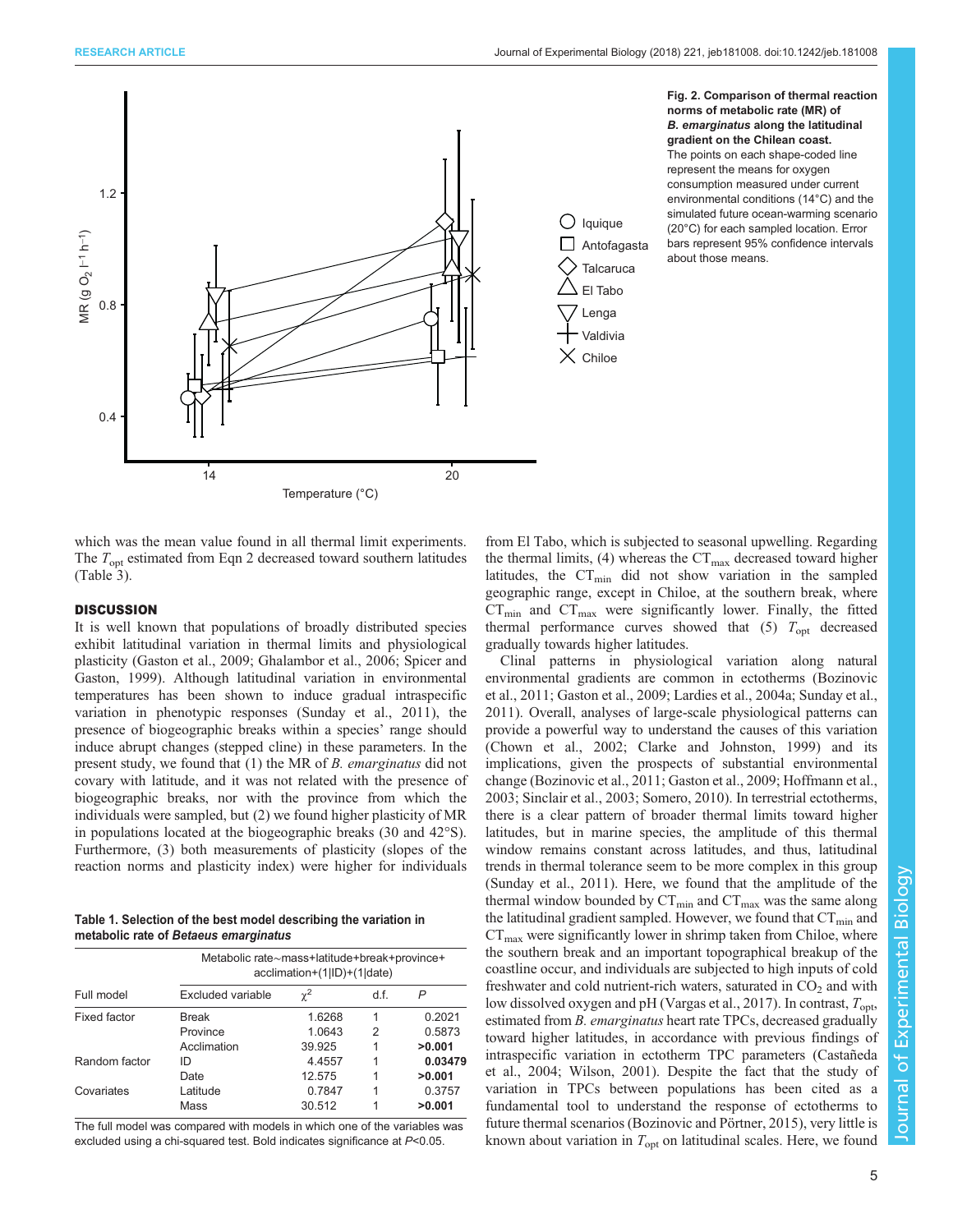<span id="page-5-0"></span>

Fig. 3. Latitudinal variation in the thermal limits of B. emarginatus. (A) Mean values for critical thermal maximum ( $CT_{max}$ ) and (B) critical thermal minimum  $(CT<sub>min</sub>)$ , estimated in seven populations of B. emarginatus. Error bars represent 95% confidence intervals.

that although  $T_{\text{opt}}$  decreases toward higher latitudes,  $CT_{\text{max}}$  values were higher in colder sites. These results highlight that individuals inhabiting warmer habitats have a reduced capacity to maintain thermal homeostasis above  $T_{\text{opt}}$  because it is closer to their upper thermal limit (see [Gaitán-Espitía et al., 2014](#page-8-0)).

In coastal marine environments, species distribution patterns are often attributed to gradients or discontinuities in temperature [\(Somero, 2002;](#page-9-0) reviewed in [Philippart et al., 2011\)](#page-9-0). Such distribution patterns are influenced and maintained by ectothermic physiological and biochemical adaptations to variation in temperature across latitudes ([Somero, 2002](#page-9-0), [2010\)](#page-9-0). The metabolic rate of an organism is linked to its pattern of energy use, and is suggested to reflect the energetic cost of adaptation to a particular thermal environment [\(Clarke, 2003; Clarke and Fraser, 2004](#page-8-0); see also [Watson et al., 2013](#page-9-0)). The MCA hypothesis states that for broadly distributed species, an elevated metabolic rate should increase the fitness of populations at higher latitudes by allowing a higher energy uptake for growth and reproduction ([Gotthard et al.,](#page-8-0) [2000;](#page-8-0) [Addo-Bediako et al., 2002](#page-7-0)). However, if species can compensate by growing in the next favorable season, an elevated metabolism should increase the cost of living [\(Clarke, 1991, 1993\)](#page-8-0). Therefore, it was not likely that we would find that the metabolism



Fig. 4. Latitudinal variation in the mean slope of the reaction norm of B. emarginatus, estimated as the difference in metabolic rate in individuals exposed to 14 and 20°C along the thermal interval experienced. Mean values are indicated by white circles and error bars represent 95% confidence intervals.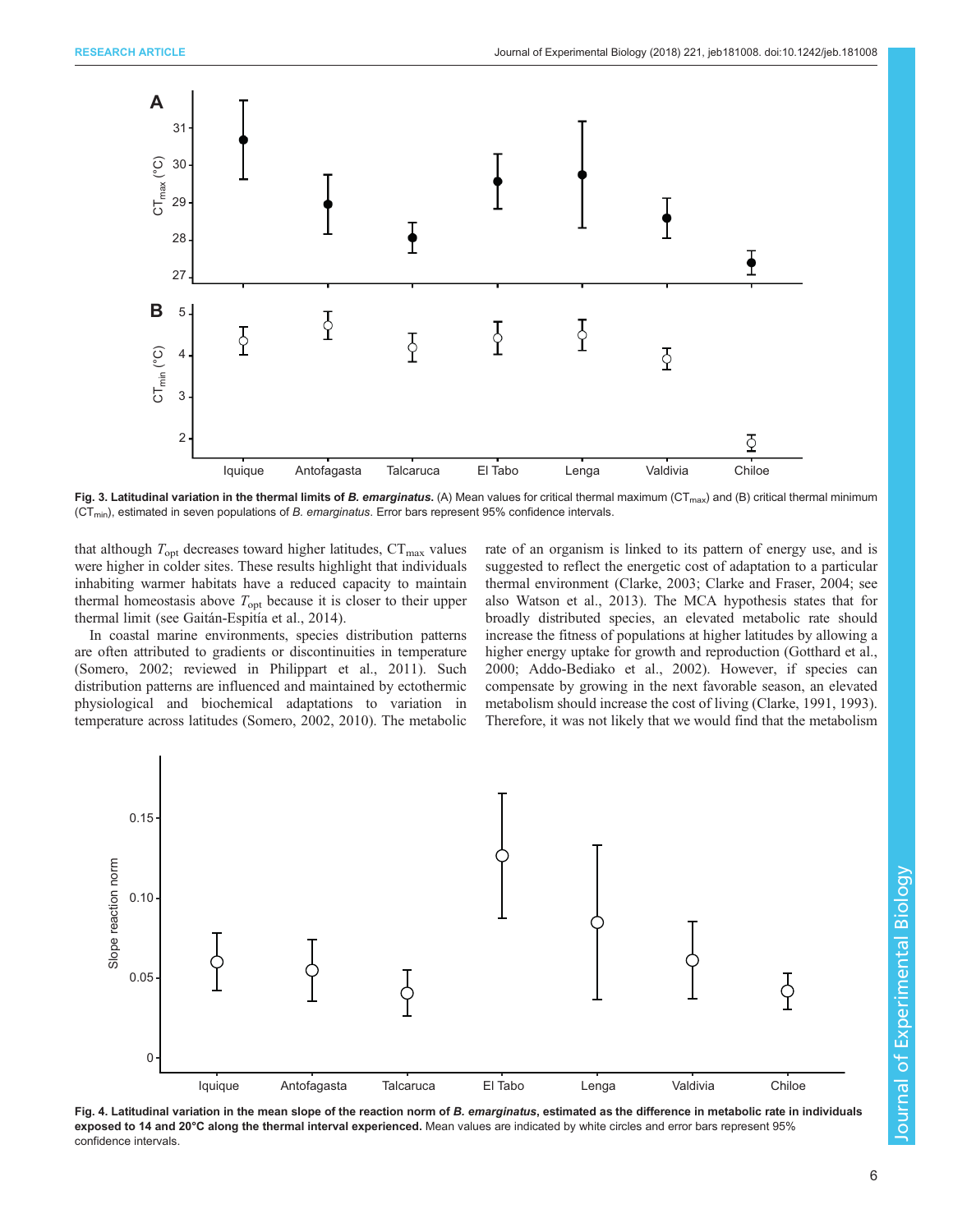<span id="page-6-0"></span>Table 2. Measurements of plasticity [plasticity index and slope of the reaction norm (mean±s.d.)] estimated for the metabolic rate of Betaeus emarginatus in response to thermal acclimation treatments of 14 and 20°C

| Population  | Plasticity index | Slope reaction norm | Ν  |
|-------------|------------------|---------------------|----|
| lquique     | 0.150            | $0.06 \pm 0.046$    | 25 |
| Antofagasta | 0.056            | $0.055 \pm 0.051$   | 27 |
| Talcaruca   | 0.208            | $0.04 \pm 0.039$    | 29 |
| El Tabo     | 0.422            | $0.127 \pm 0.109$   | 30 |
| Lenga       | 0.070            | $0.085 \pm 0.128$   | 27 |
| Valdivia    | 0.031            | $0.061 \pm 0.067$   | 29 |
| Chiloe      | 0.222            | $0.042 \pm 0.018$   | 10 |

N, number of individuals measured per population.

of an iteroparous species such as  $B$ . *emarginatus* was adjusted to the pattern of variation described by the MCA hypothesis, also because this shrimp exhibits latitudinal compensation for growth size [\(Conover and Present, 1990](#page-8-0); [Yamahira and Conover, 2002](#page-9-0)) and high-latitude populations exhibit larger body sizes ([Lardies and](#page-8-0) [Wehrtmann, 1997\)](#page-8-0), enhancing many aspects of organismal performance ([Kingsolver and Huey, 2008\)](#page-8-0). In contrast, as MR is assumed to be mechanistically dictated by temperature, according to universal temperature dependence ([Gillooly et al., 2001](#page-8-0)), the latitudinal decrease in mean SST along the sampled range of B. emarginatus should induce a reduction in metabolism in populations at higher latitudes, because organisms are adapted evolutionarily to live at different temperatures ([Clarke, 2003\)](#page-8-0). Despite this, we found no evidence of a clear latitudinal pattern in MR for *B. emarginatus* between populations from different thermal environments. This could be related to larval dispersal times of approximately 3 months in Central Chile [\(Wehrtmann and López,](#page-9-0) [2003](#page-9-0); M. A. Lardies, unpublished observations/data). Also, it has been reported that the influence of biogeographic breaks on phenotypic variation is greater for species with shorter larval stages [\(Sánchez et al., 2011; Tellier et al., 2009](#page-9-0); [Zakas et al., 2009\)](#page-9-0) in contrast with species with prolonged larval stages ([Barria et al.,](#page-7-0) [2014](#page-7-0); [Cárdenas et al., 2009](#page-8-0); [Macaya and Zuccarello, 2010\)](#page-8-0). Also, the lack of a clear latitudinal pattern in the metabolism of B. emarginatus could be reflecting that the thermal stress that intertidal organisms experience does not increase as a simple function of decreasing latitude ([Helmuth et al., 2002](#page-8-0), [2006](#page-8-0)). Rather, local conditions of air temperature, solar radiation, substrate angle,

wave splash and fog are likely influential factors [\(Helmuth et al.,](#page-8-0) [2006\)](#page-8-0). In fact, although the annual *in situ* mean SST of marine intertidal zones in Chile is lower at higher latitudes, the difference in minimum and maximum SST at a given site varies along the range sampled here. This thus reflects local variation in solar irradiation [\(Broitman et al., 2001\)](#page-8-0), the influence of atmospheric circulation and rainfall variability ([Barros and Silvestri, 2002\)](#page-7-0), and the effect of other oceanographic processes ([Thiel et al., 2007\)](#page-9-0).

In contrast, our results suggest that metabolic plasticity is higher in populations subjected to seasonal upwelling in the intermediate area and also in populations located near environmental discontinuities at the biogeographic breaks (for similar results, see [Aravena et al., 2014](#page-7-0); [Segovia et al., 2017\)](#page-9-0). Ectotherms that occupy heterogeneous thermal environments are hypothesized to have evolved greater thermal plasticity to optimize performance despite exposure to environmental variability [\(Angilletta, 2009;](#page-7-0) [Chown and Terblanche, 2007](#page-8-0); [Ghalambor et al., 2006](#page-8-0); [Janzen, 1967](#page-8-0)). However, in intertidal zones, species are subjected to fast and frequent temperature changes that are both predictable (e.g. associated with circadian, tidal and seasonal cycles) and unpredictable (i.e. irregular short-term changes that are especially pronounced during low tide or the intensity of wind-driven upwelling). This being said, although predictable environmental variation is thought to increase thermal plasticity, unpredictable environmental variability does not favor plasticity, as environmental cues can be misleading ([Berrigan and Scheiner, 2004](#page-7-0); [Kingsolver and Huey, 1998;](#page-8-0) [Tufto, 2000](#page-9-0)). Despite this, both plasticity measurements used in the present study showed that individuals from El Tabo, subjected to seasonal wind-driven upwelling that intensifies during austral spring and summer, and also varies according to equatorial wind events and local topographic characteristics [\(Aravena et al., 2014;](#page-7-0) [Vargas et al., 2017\)](#page-9-0) had higher plasticity compared with shrimps of the other populations. Also, when comparing the index of phenotypic plasticity among populations, we found that populations of B. emarginatus located near the biogeographic breaks had higher plasticity of metabolic rates.

Intraspecific variation in physiological trait means and plasticity are of increased importance in the context of climate change [\(Bozinovic et al., 2011;](#page-7-0) [Somero, 2010\)](#page-9-0). So far, to address their response to future environmental scenarios, species are usually treated as if individuals from all populations in the species' range respond equally to environmental pressures ([Banta et al., 2012](#page-7-0); [Kawecki, 2008](#page-8-0)), but there is ample evidence that within a species,



Fig. 5. Latitudinal variation in the reaction norms of the metabolic rate per individual, measured at 14 and 20°C in seven populations of B. emarginatus.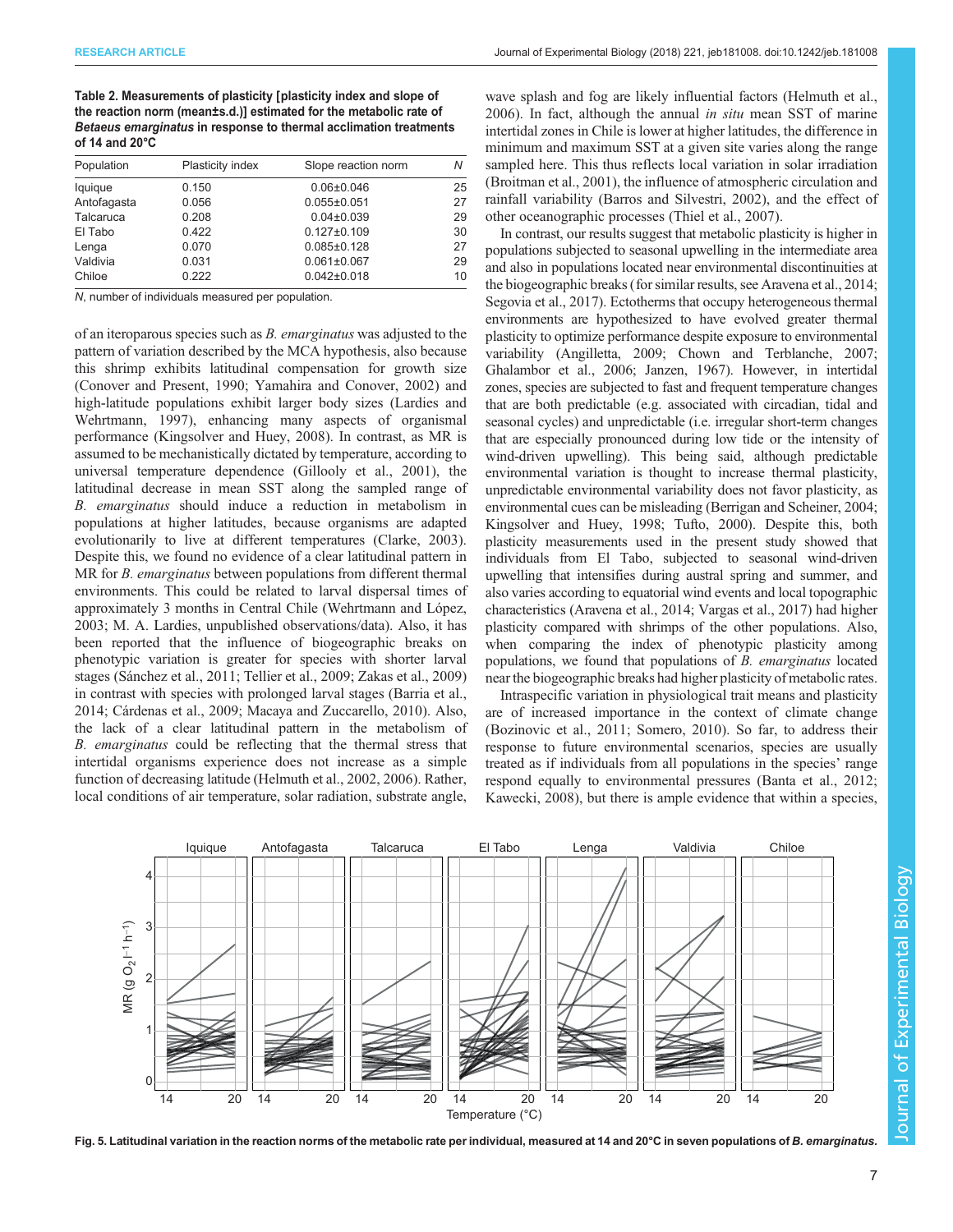<span id="page-7-0"></span>

Fig. 6. Thermal performance curves of cardiac activity measured in four populations of B. emarginatus. Solid lines show the adjusted curve fitted to the Brière model and vertical dashed lines indicate the optimum temperature  $(T_{\text{opt}})$  estimated for each population.

populations have distinct phenotypic responses to environmental conditions [\(Chown et al., 2004; Chown and Gaston, 1999](#page-8-0); [Gaston](#page-8-0) [et al., 2009;](#page-8-0) [Stillman, 2002\)](#page-9-0). Populations that experience a wide degree of variability in environmental conditions are expected to be most plastic in traits adaptive in those conditions [\(Sultan and](#page-9-0) [Spencer, 2002; Van Tienderen, 1991\)](#page-9-0). In the face of climate change, plasticity may play a key role in enabling the persistence of populations ([Chevin et al., 2010](#page-8-0)); thus, plasticity of populations along the latitudinal gradient that the range of a species encompasses will influence species' responses to the changing

Table 3. Coefficients obtained from the Brière model fitting of heart rates of four populations of Betaeus emarginatus

| Population  | m    | $I_{\text{opt}}$ | ${\rm CT}_{\rm max, Bri\`ere}$ | $CT_{min}$      | $CT_{\text{max}}$ |
|-------------|------|------------------|--------------------------------|-----------------|-------------------|
| Antofagasta | 4.28 | 24.98            | 27.64                          | $4.73 \pm 0.87$ | 28.96±2.07        |
| Talcaruca   | 1.65 | 2176             | 2769                           | $4.20 \pm 0.67$ | 28.07±0.79        |
| El Tabo     | 1.01 | 20 25            | 29 13                          | $4.43 \pm 0.76$ | 29.75±1.39        |
| Valdivia    | 0 6  | 1869             | 32 35                          | $411+117$       | 28.54±1.43        |

Optimum temperature ( $T_{\mathrm{opt}}$ ) and CT $_{\mathrm{max,Brie}$ e (critical thermal maximum determined by Brière model fitting) were also calculated. Means±s.d. for the measured thermal limits,  $CT_{min}$  and  $CT_{max}$ , are also shown.

climate and will be important for determining species distributions in novel climatic landscapes. Specifically, these responses could provide a buffer period during which niche evolution (i.e. adaptive niche expansion or shift) might occur ([Chevin et al., 2010\)](#page-8-0). Finally, this kind of study is required to make the necessary link between ecological physiology and macroecology and to help develop a global understanding of organismal responses in marine systems to variations in thermal environment.

#### Acknowledgements

We thank Tania Opitz for her valuable assistance during the experiments and fieldwork. Emily Giles Neill provided valuable comments that greatly improved the manuscript. Special thanks are due to the reviewers and the editor for very constructive comments on the manuscript.

#### Competing interests

The authors declare no competing or financial interests.

#### Author contributions

Conceptualization: A.B., N.A.L., M.A.L.; Methodology: L.B., M.A.L.; Software: M.A.L.; Validation: N.A.L.; Formal analysis: A.B., L.B., M.A.L.; Investigation: L.B., M.A.L.; Resources: M.A.L.; Writing - original draft: A.B., M.A.L.; Writing - review & editing: A.B., L.B., N.A.L., M.A.L.; Supervision: A.B., L.B., M.A.L.; Project administration: M.A.L.; Funding acquisition: N.A.L., M.A.L.

#### Funding

This study was partially supported by the Millennium Nucleus Center for the Study of Multiple Drivers on Marine Socio-Ecological Systems (MUSELS) funded by the Millenium Scientific Initiative (MINECON NC120086) and Fondo Nacional de Desarrollo Científico y Tecnológico (FONDECYT grant no. 1140092 to M.A.L.), and by the Programa de Investigación Asociativa of the Comisión Nacional de Investigación Científica y Tecnológica (CONICYT ACT-172037 to N.A.L. and M.A.L.).

#### References

- [Adams, M. P., Collier, C. J., Uthicke, S., Ow, Y. X., Langlois, L. and O](http://dx.doi.org/10.1038/srep39930)'Brien, K. R. [\(2017\). Model fit versus biological relevance: evaluating photosynthesis](http://dx.doi.org/10.1038/srep39930)[temperature models for three tropical seagrass species.](http://dx.doi.org/10.1038/srep39930) Sci. Rep. 7, 39930.
- [Addo-Bediako, A., Chown, S. L. and Gaston, K. J.](http://dx.doi.org/10.1046/j.1365-2435.2002.00634.x) (2002). Metabolic cold [adaptation in insects: a large-scale perspective.](http://dx.doi.org/10.1046/j.1365-2435.2002.00634.x) Funct. Ecol. 16, 332-338.
- Angilletta, M. J., Jr. [\(2001\). Variation in metabolic rate between populations of a](http://dx.doi.org/10.1086/319312) [geographically widespread lizard.](http://dx.doi.org/10.1086/319312) Physiol. Biochem. Zool. 74, 11-21.
- Angilletta, M. J. (2009). Thermal Adaptation: A Theoretical and Empirical Synthesis. Oxford, UK: Oxford University Press.
- [Aravena, G., Broitman, B. and Stenseth, N. C.](http://dx.doi.org/10.1371/journal.pone.0090276) (2014). Twelve years of change in [coastal upwelling along the central-northern coast of Chile: spatially](http://dx.doi.org/10.1371/journal.pone.0090276) [heterogeneous responses to climatic variability.](http://dx.doi.org/10.1371/journal.pone.0090276) PLoS ONE 9, e90276.
- [Banta, J. A., Ehrenreich, I. M., Gerard, S., Chou, L., Wilczek, A., Schmitt, J.,](http://dx.doi.org/10.1111/j.1461-0248.2012.01796.x) Kover, P. X. and Purugganan, M. D. [\(2012\). Climate envelope modelling reveals](http://dx.doi.org/10.1111/j.1461-0248.2012.01796.x) [intraspecific relationships among flowering phenology, niche breadth and](http://dx.doi.org/10.1111/j.1461-0248.2012.01796.x) [potential range size in](http://dx.doi.org/10.1111/j.1461-0248.2012.01796.x) Arabidopsis thaliana. Ecol. Lett. 15, 769-777.
- Barria, A. M. and Bacigalupe, L. D. [\(2017\). Intraspecific geographic variation in](http://dx.doi.org/10.1016/j.jtherbio.2017.08.010) [thermal limits and acclimatory capacity in a wide distributed endemic frog.](http://dx.doi.org/10.1016/j.jtherbio.2017.08.010) [J. Therm. Biol.](http://dx.doi.org/10.1016/j.jtherbio.2017.08.010) 69, 254-260.
- [Barria, A. M., Lardies, M. A., Beckerman, A. P. and Bacigalupe, L. D.](http://dx.doi.org/10.1007/s00227-013-2319-0) (2014). [Latitude or biogeographic breaks? Determinants of phenotypic \(co\)variation in](http://dx.doi.org/10.1007/s00227-013-2319-0) fitness-related traits in Betaeus truncatus [along the Chilean coast.](http://dx.doi.org/10.1007/s00227-013-2319-0) Mar. Biol. 161, [111-118.](http://dx.doi.org/10.1007/s00227-013-2319-0)
- Barros, V. R. and Silvestri, G. E. [\(2002\). The relation between sea surface](http://dx.doi.org/10.1175/1520-0442(2002)015%3C0251:TRBSST%3E2.0.CO;2) [temperature at the subtropical south-central Pacific and precipitation in](http://dx.doi.org/10.1175/1520-0442(2002)015%3C0251:TRBSST%3E2.0.CO;2) [southeastern South America.](http://dx.doi.org/10.1175/1520-0442(2002)015%3C0251:TRBSST%3E2.0.CO;2) J. Clim. 15, 251-267.
- Berrigan, D. and Scheiner, S. M. (2004). Modeling the evolution of phenotypic plasticity. In Phenotypic Plasticity: Function and Conceptual Approaches (ed. T. J. DeWitt and S. M. Scheiner), pp. 82-97. New York: Oxford University Press.
- [Bowen, B. W., Gaither, M. R., DiBattista, J. D., Iacchei, M., Andrews, K. R., Grant,](http://dx.doi.org/10.1073/pnas.1602404113) W. S., Toonen, R. J. and Briggs, J. C. [\(2016\). Comparative phylogeography of](http://dx.doi.org/10.1073/pnas.1602404113) the ocean planet. [Proc. Natl. Acad. Sci. USA](http://dx.doi.org/10.1073/pnas.1602404113) 113, 7962-7969.
- Bozinovic, F. and Pörtner, H.-O. [\(2015\). Physiological ecology meets climate](http://dx.doi.org/10.1002/ece3.1403) change. Ecol. Evol. 5[, 1025-1030.](http://dx.doi.org/10.1002/ece3.1403)
- [Bozinovic, F., Calosi, P. and Spicer, J. I.](http://dx.doi.org/10.1146/annurev-ecolsys-102710-145055) (2011). Physiological correlates of [geographic range in animals.](http://dx.doi.org/10.1146/annurev-ecolsys-102710-145055) Annu. Rev. Ecol. Evol. Syst. 42, 155-179.
- Brière, J.-F., Pracros, P., Le Roux, A.-Y. and Pierre, J.-S. (1999). A novel rate [model of temperature-dependent development for arthropods.](http://dx.doi.org/10.1093/ee/28.1.22) Environ. Entomol. 28[, 22-29.](http://dx.doi.org/10.1093/ee/28.1.22)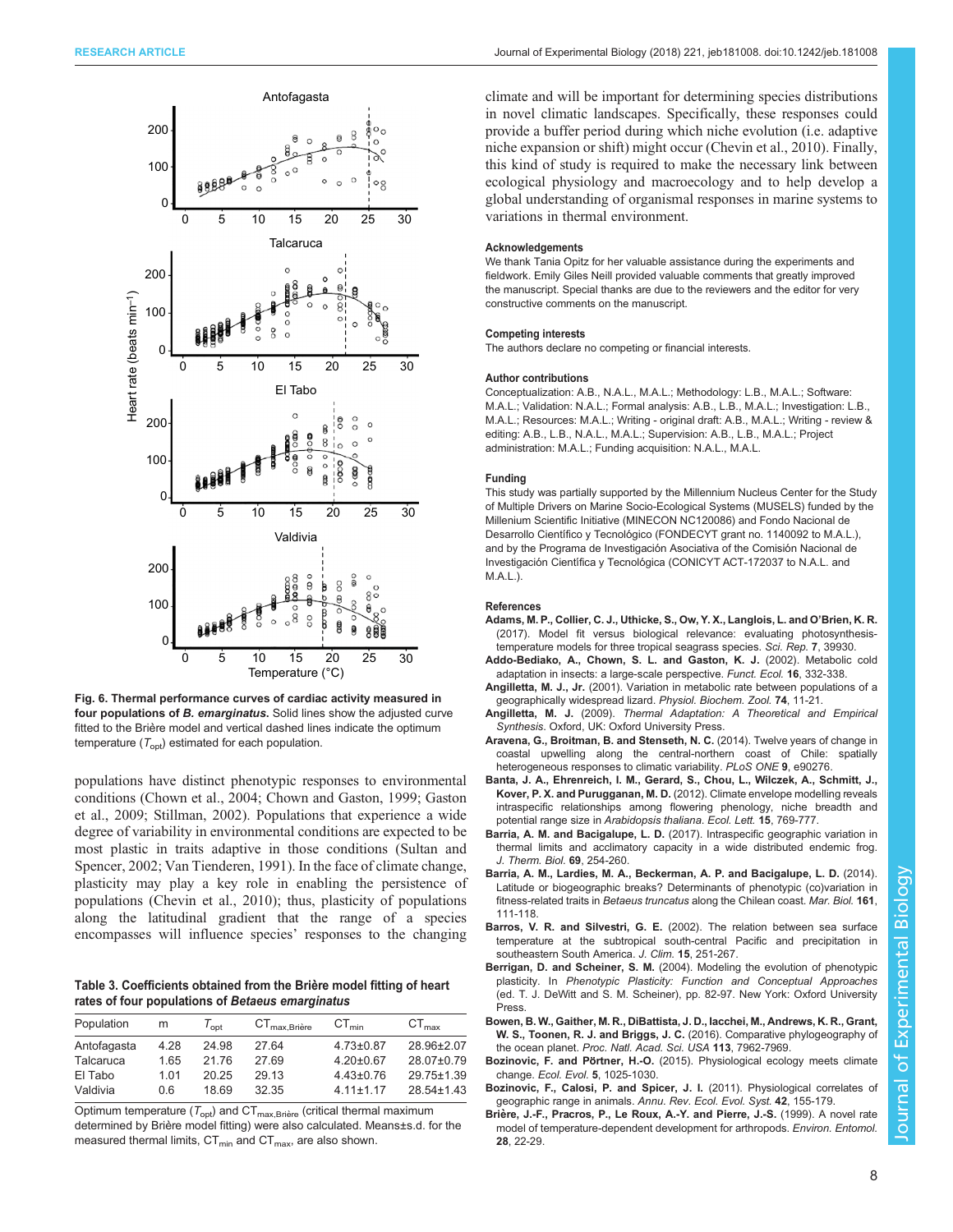- <span id="page-8-0"></span>[Broitman, B. R., Navarrete, S. A., Smith, F. and Gaines, S. D.](http://dx.doi.org/10.3354/meps224021) (2001). Geographic [variation of southeastern Pacific intertidal communities.](http://dx.doi.org/10.3354/meps224021) Mar. Ecol. Prog. Seri. 224[, 21-34.](http://dx.doi.org/10.3354/meps224021)
- [Broitman, B. R., Aguilera, M. A., Lagos, N. A. and Lardies, M. A.](http://dx.doi.org/10.1111/jbi.13406) (2018). [Phenotypic plasticity at the edge: contrasting population-level responses at the](http://dx.doi.org/10.1111/jbi.13406) [overlap of the leading and rear edge of the geographic distribution in two](http://dx.doi.org/10.1111/jbi.13406) Scurria limpets. [J. Biogeogr.](http://dx.doi.org/10.1111/jbi.13406) (in press).
- [Brown, J. H., Gillooly, J. F., Allen, A. P., Savage, V. M. and West, G. B.](http://dx.doi.org/10.1890/03-9000) (2004). [Toward a metabolic theory of ecology.](http://dx.doi.org/10.1890/03-9000) Ecology. 85, 1771-1789.
- [Burnett, N. P., Seabra, R., de Pirro, M., Wethey, D. S., Woodin, S. A., Helmuth,](http://dx.doi.org/10.4319/lom.2013.11.91) B., Zippay, M. L., Sarà, G., Monaco, C. and Lima, F. P. (2013). An improved [noninvasive method for measuring heartbeat of intertidal animals.](http://dx.doi.org/10.4319/lom.2013.11.91) Limnol. [Oceanogr. Meth.](http://dx.doi.org/10.4319/lom.2013.11.91) 11, 91-100.
- [Burton, T., Killen, S. S., Armstrong, J. D. and Metcalfe, N. B.](http://dx.doi.org/10.1098/rspb.2011.1778) (2011). What causes [intraspecific variation in resting metabolic rate and what are its ecological](http://dx.doi.org/10.1098/rspb.2011.1778) consequences? [Proc. R. Soc. B Biol. Sci.](http://dx.doi.org/10.1098/rspb.2011.1778) 278, 3465-3473.
- [Calosi, P., Bilton, D. T., Spicer, J. I., Votier, S. C. and Atfield, A.](http://dx.doi.org/10.1111/j.1365-2656.2009.01611.x) (2010). What determines a species' [geographical range? Thermal biology and latitudinal range](http://dx.doi.org/10.1111/j.1365-2656.2009.01611.x) [size relationships in European diving beetles \(Coleoptera: Dytiscidae\).](http://dx.doi.org/10.1111/j.1365-2656.2009.01611.x) J. Anim. Ecol. 79[, 194-204.](http://dx.doi.org/10.1111/j.1365-2656.2009.01611.x)
- Camus, P. A. (2001). Biogeografí[a marina de Chile continental.](http://dx.doi.org/10.4067/S0716-078X2001000300008) Rev. Chil. Hist. Nat. 74[, 587-617.](http://dx.doi.org/10.4067/S0716-078X2001000300008)
- Cá[rdenas, L., Castilla, J. C. and Viard, F.](http://dx.doi.org/10.1111/j.1365-2699.2008.02056.x) (2009). A phylogeographical analysis [across three biogeographical provinces of the south-eastern Pacific: the case of](http://dx.doi.org/10.1111/j.1365-2699.2008.02056.x) the marine gastropod [Concholepas concholepas](http://dx.doi.org/10.1111/j.1365-2699.2008.02056.x). J.Biogeogr. 36, 969-981.
- Castañeda, L. E., Lardies, M. A. and Bozinovic, F. (2004). Adaptive latitudinal shifts in the thermal physiology of a terrestrial isopod. Evol. Ecol. Res. 6, 579-593.
- [Chevin, L. M., Lande, R. and Mace, G. M.](http://dx.doi.org/10.1371/journal.pbio.1000357) (2010). Adaptation, plasticity, and [extinction in a changing environment: towards a predictive theory.](http://dx.doi.org/10.1371/journal.pbio.1000357) PLoS Biol. 8[, e1000357.](http://dx.doi.org/10.1371/journal.pbio.1000357)
- Chown, S. L. and Gaston, K. J. [\(1999\). Exploring links between physiology and](http://dx.doi.org/10.1017/S000632319800526X) [ecology at macro-scales: the role of respiratory metabolism in insects.](http://dx.doi.org/10.1017/S000632319800526X) Biol. Rev. [Cam. Philos. Soc.](http://dx.doi.org/10.1017/S000632319800526X) 74, 87-120.
- Chown, S. L. and Terblanche, J. S. [\(2007\). Physiological diversity in insects:](http://dx.doi.org/10.1016/S0065-2806(06)33002-0) [ecological and evolutionary contexts.](http://dx.doi.org/10.1016/S0065-2806(06)33002-0) Adv. Insect. Phys. 33, 50-152.
- [Chown, S. L., Addo-Bediako, A. and Gaston, K. J.](http://dx.doi.org/10.1016/S1096-4959(02)00017-9) (2002). Physiological variation [in insects: large-scale patterns and their implications.](http://dx.doi.org/10.1016/S1096-4959(02)00017-9) Comp. Biochem. Physiol. B [Biochem. Mol. Biol.](http://dx.doi.org/10.1016/S1096-4959(02)00017-9) 131, 587-602.
- [Chown, S. L., Gaston, K. J. and Robinson, D.](http://dx.doi.org/10.1111/j.0269-8463.2004.00825.x) (2004). Macrophysiology: large[scale patterns in physiological traits and their ecological implications.](http://dx.doi.org/10.1111/j.0269-8463.2004.00825.x) Funct. Ecol. 18[, 159-167.](http://dx.doi.org/10.1111/j.0269-8463.2004.00825.x)
- Clarke, A. [\(1991\). What is cold adaptation and how should we measure it?](http://dx.doi.org/10.1093/icb/31.1.81) Am. Zool. 31[, 81-92.](http://dx.doi.org/10.1093/icb/31.1.81)
- Clarke, A. [\(1993\). Seasonal acclimatization and latitudinal compensation in](http://dx.doi.org/10.2307/2389880) [metabolism: do they exist?](http://dx.doi.org/10.2307/2389880) Funct. Ecol. 7, 139-149.
- Clarke, A. [\(2003\). Costs and consequences of evolutionary temperature adaptation.](http://dx.doi.org/10.1016/j.tree.2003.08.007) [Trends Ecol. Evol.](http://dx.doi.org/10.1016/j.tree.2003.08.007) 18, 573-581.
- Clarke, A. and Fraser, K. P. P. [\(2004\). Why does metabolism scale with](http://dx.doi.org/10.1111/j.0269-8463.2004.00841.x) [temperature?](http://dx.doi.org/10.1111/j.0269-8463.2004.00841.x) Funct. Ecol. 18, 243-251.
- Clarke, A. and Johnston, N. M. [\(1999\). Scaling of metabolic rate with body mass](http://dx.doi.org/10.1046/j.1365-2656.1999.00337.x) [and temperature in teleost fish.](http://dx.doi.org/10.1046/j.1365-2656.1999.00337.x) J. Anim. Ecol. 68, 893-905.
- Conover, D. O. and Present, T. M. C. [\(1990\). Countergradient variation in growth](http://dx.doi.org/10.1007/BF00317554) [rate: compensation for length of the growing season among Atlantic silversides](http://dx.doi.org/10.1007/BF00317554) [from different latitudes.](http://dx.doi.org/10.1007/BF00317554) Oecologia 83, 316-324.
- [Estay, S. A., Lima, M. and Bozinovic, F.](http://dx.doi.org/10.1111/j.1600-0706.2013.00607.x) (2014). The role of temperature variability [on insect performance and population dynamics in a warming world.](http://dx.doi.org/10.1111/j.1600-0706.2013.00607.x) Oikos 123, [131-140.](http://dx.doi.org/10.1111/j.1600-0706.2013.00607.x)
- [Fangue, N. A., Hofmeister, M. and Schulte, P. M.](http://dx.doi.org/10.1242/jeb.02260) (2006). Intraspecific variation in [thermal tolerance and heat shock protein gene expression in common killifish,](http://dx.doi.org/10.1242/jeb.02260) [Fundulus heteroclitus](http://dx.doi.org/10.1242/jeb.02260). J. Exp. Biol. 209, 2859-2872.
- Gaitán-Espití[a, J. D., Arias, M. B., Lardies, M. A. and Nespolo, R. F.](http://dx.doi.org/10.1371/journal.pone.0070662) (2013). [Variation in thermal sensitivity and thermal tolerances in an invasive species](http://dx.doi.org/10.1371/journal.pone.0070662) [across a climatic gradient: lessons from the land snail,](http://dx.doi.org/10.1371/journal.pone.0070662) Cornu aspersum. PLoS ONE 8[, e70662.](http://dx.doi.org/10.1371/journal.pone.0070662)
- Gaitán-Espití[a, J. D., Bacigalupe, L. D., Opitz, T., Lagos, N. A., Timmermann, T.](http://dx.doi.org/10.1242/jeb.108217) and Lardies, M. A. [\(2014\). Geographic variation in thermal physiological](http://dx.doi.org/10.1242/jeb.108217) [performance of the intertidal crab](http://dx.doi.org/10.1242/jeb.108217) Petrolisthes violaceus along a latitudinal gradient. J. Exp. Biol. 217[, 4379-4386.](http://dx.doi.org/10.1242/jeb.108217)
- Gaitán-Espití[a, J. D., Bacigalupe, L. D., Opitz, T., Lagos, N. A., Osores, S. and](http://dx.doi.org/10.1016/j.jtherbio.2017.02.011) Lardies, M. A. [\(2017\). Exploring physiological plasticity and local thermal](http://dx.doi.org/10.1016/j.jtherbio.2017.02.011) [adaptation in an intertidal crab along a latitudinal cline.](http://dx.doi.org/10.1016/j.jtherbio.2017.02.011) J. Therm. Biol. 68, 14-20.
- [Gardiner, N. M., Munday, P. L. and Nilsson, G. E.](http://dx.doi.org/10.1371/journal.pone.0013299) (2010). Counter-gradient [variation in respiratory performance of coral reef fishes at elevated temperatures.](http://dx.doi.org/10.1371/journal.pone.0013299) [PLoS ONE](http://dx.doi.org/10.1371/journal.pone.0013299) 5, e13299.
- [Gaston, K. J., Chown, S. L., Calosi, P., Bernardo, J., Bilton, D. T., Clarke, A.,](http://dx.doi.org/10.1086/605982) [Clusella-Trullas, S., Ghalambor, C. K., Konarzewski, M., Peck, L. S. et al.](http://dx.doi.org/10.1086/605982) [\(2009\). Macrophysiology: a conceptual reunification.](http://dx.doi.org/10.1086/605982) Am. Nat. 174, 595-612.
- [Ghalambor, C. K., Huey, R. B., Martin, P. R., Tewksbury, J. J. and Wang, G.](http://dx.doi.org/10.1093/icb/icj003) [\(2006\). Are mountain passes higher in the tropics? Janzen](http://dx.doi.org/10.1093/icb/icj003)'s hypothesis revisited. [Integr. Comp. Biol.](http://dx.doi.org/10.1093/icb/icj003) 46, 5-17.

Gianoli, E. and Valladares, F. [\(2012\). Studying phenotypic plasticity: the](http://dx.doi.org/10.1111/j.1095-8312.2011.01793.x) [advantages of a broad approach.](http://dx.doi.org/10.1111/j.1095-8312.2011.01793.x) Biol. J. Linn. Soc. 105, 1-7.

- [Gillooly, J. F., Brown, J. H., West, G. B., Savage, V. M. and Charnov, E. L.](http://dx.doi.org/10.1126/science.1061967) (2001). [Effects of size and temperature on metabolic rate.](http://dx.doi.org/10.1126/science.1061967) Science. 293, 2248-2251.
- [Gotthard, K., Nylin, S. and Wiklund, C.](http://dx.doi.org/10.1098/rspb.2000.1042) (2000). Individual state controls [temperature dependence in a butterfly \(](http://dx.doi.org/10.1098/rspb.2000.1042)Lasiommata maera). Proc. R. Soc. [Lond. B. Biol. Sci.](http://dx.doi.org/10.1098/rspb.2000.1042) 267, 589-593.
- [Helmuth, B., Harley, C. D. G., Halpin, P. M., O](http://dx.doi.org/10.1126/science.1076814)'Donnell, M., Hofmann, G. E. and Blanchette, C. A. [\(2002\). Climate change and latitudinal patterns of intertidal](http://dx.doi.org/10.1126/science.1076814) [thermal stress.](http://dx.doi.org/10.1126/science.1076814) Science 298, 1015-1017.
- [Helmuth, B., Broitman, B. R., Blanchette, C. A., Gilman, S., Halpin, P., Harley,](http://dx.doi.org/10.1890/0012-9615(2006)076[0461:MPOTSI]2.0.CO;2) C. D. G., O'[Donnell, M. J., Hofmann, G. E., Menge, B. and Strickland, D.](http://dx.doi.org/10.1890/0012-9615(2006)076[0461:MPOTSI]2.0.CO;2) [\(2006\). Mosaic patterns of thermal stress in the rocky intertidal zone: implications](http://dx.doi.org/10.1890/0012-9615(2006)076[0461:MPOTSI]2.0.CO;2) [for climate change.](http://dx.doi.org/10.1890/0012-9615(2006)076[0461:MPOTSI]2.0.CO;2) Ecol. Monogr. 76, 461-479.
- Hervant, F., Mathieu, J., Barré, H., Simon, K. and Pinon, C. (1997). Comparative [study on the behavioral, ventilatory, and respiratory responses of hypogean and](http://dx.doi.org/10.1016/S0300-9629(97)00047-9) [epigean crustaceans to long-term starvation and subsequent feeding.](http://dx.doi.org/10.1016/S0300-9629(97)00047-9) Comp. [Biochem. Physiol.](http://dx.doi.org/10.1016/S0300-9629(97)00047-9) 118, 1277-1283.
- [Hoffmann, A. A., Sørensen, J. G. and Loeschcke, V.](http://dx.doi.org/10.1016/S0306-4565(02)00057-8) (2003). Adaptation of Drosophila [to temperature extremes: bringing together quantitative and molecular](http://dx.doi.org/10.1016/S0306-4565(02)00057-8) approaches. [J. Therm. Biol.](http://dx.doi.org/10.1016/S0306-4565(02)00057-8) 28, 175-216.
- Huey, R. B. and Berrigan, D. [\(2001\). Temperature, demography, and ectotherm](http://dx.doi.org/10.1086/321314) fitness. Am. Nat. 158[, 204-210.](http://dx.doi.org/10.1086/321314)
- Jacobsen, D. and Brodersen, K. P. (2008). Are altitudinal limits of equatorial stream insects reflected in their respiratory performance? Freshwater. Biol. 53, 2295-2308.
- Janzen, D. H. [\(1967\). Why mountain passes are higher in the tropics.](http://dx.doi.org/10.1086/282487) Am. Nat. 101, [233-249.](http://dx.doi.org/10.1086/282487)
- Kawecki, T. J. [\(2008\). Adaptation to marginal habitats.](http://dx.doi.org/10.1146/annurev.ecolsys.38.091206.095622) Annu. Rev. Ecol. Evol. Syst. 39[, 321-342.](http://dx.doi.org/10.1146/annurev.ecolsys.38.091206.095622)
- Kingsolver, J. G. and Huey, R. B. [\(1998\). Evolutionary analyses of morphological](http://dx.doi.org/10.1093/icb/38.3.545) [and physiological plasticity in thermally variable environments.](http://dx.doi.org/10.1093/icb/38.3.545) Am. Zool. 38, [545-560.](http://dx.doi.org/10.1093/icb/38.3.545)
- Kingsolver, J. G. and Huey, R. B. [\(2008\). Size, temperature, and fitness: three](http://dx.doi.org/10.1111/j.1365-2427.2008.02050.x) rules. [Evol. Ecol. Res.](http://dx.doi.org/10.1111/j.1365-2427.2008.02050.x) 10, 251-268.
- [Kingsolver, J. G., Izem, R. and Ragland, G. J.](http://dx.doi.org/10.1093/icb/44.6.450) (2004). Plasticity of size and growth [in fluctuating thermal environments: comparing reaction norms and performance](http://dx.doi.org/10.1093/icb/44.6.450) curves. [Integr. Comp. Biol.](http://dx.doi.org/10.1093/icb/44.6.450) 44, 450-460.
- Klok, C. J. and Chown, S. L. [\(2003\). Resistance to temperature extremes in sub-](http://dx.doi.org/10.1046/j.1095-8312.2003.00154.x)[Antarctic weevils: interspecific variation, population differentiation and](http://dx.doi.org/10.1046/j.1095-8312.2003.00154.x) acclimation. [Biol. J. Linn. Soc.](http://dx.doi.org/10.1046/j.1095-8312.2003.00154.x) 78, 401-414.
- Lancellotti, D. A. and Vásquez, J. A. [\(1999\). Biogeographical patterns of benthic](http://dx.doi.org/10.1046/j.1365-2699.1999.00344.x) [macroinvertebrates in the south-eastern Pacific littoral.](http://dx.doi.org/10.1046/j.1365-2699.1999.00344.x) J. Biogeogr. 26, [1001-1006.](http://dx.doi.org/10.1046/j.1365-2699.1999.00344.x)
- [Lardies, M. A. and Wehrtmann, I. S.](http://dx.doi.org/10.1080/00785326.1997.10432582) (1997). Egg production in Betaeus emarginatus [\(H. Milne Edwards, 1837\) \(Decapoda: Alpheidae\): fecundity,](http://dx.doi.org/10.1080/00785326.1997.10432582) [reproductive output and chemical composition of eggs.](http://dx.doi.org/10.1080/00785326.1997.10432582) Ophelia 46, 165-174.
- Lardies, M. A., Bacigalupe, L. D. and Bozinovic, F. (2004a). Testing the metabolic cold adaptation hypothesis. Evol. Ecol. Res. 6, 567-578.
- Lardies, M. A., Catalán, T. P. and Bozinovic, F. [\(2004b\). Metabolism and life](http://dx.doi.org/10.1139/z04-033)[history correlates in a lowland and highland population of a terrestrial isopod.](http://dx.doi.org/10.1139/z04-033) [Can. J. Zool.](http://dx.doi.org/10.1139/z04-033) 82, 677-687.
- [Lardies, M. A., Medina, M. H. and Correa, J. A.](http://dx.doi.org/10.3354/meps07347) (2008). Intraspecific biogeographic [pattern breakage in the snapping shrimp Betaeus emarginatus caused by coastal](http://dx.doi.org/10.3354/meps07347) copper mine tailings. [Mar. Ecol. Prog. Ser.](http://dx.doi.org/10.3354/meps07347) 358, 203-210.
- [Lardies, M. A., Arias, M. B. and Bacigalupe, L. D.](http://dx.doi.org/10.3354/meps08694) (2011). Phenotypic covariance [matrix in life-history traits along a latitudinal gradient: a study case in a](http://dx.doi.org/10.3354/meps08694) [geographically widespread crab on the coast of Chile.](http://dx.doi.org/10.3354/meps08694) Mar. Ecol. Prog. Ser. 412[, 179-187.](http://dx.doi.org/10.3354/meps08694)
- [Latimer, C. A. L., Wilson, R. S. and Chenoweth, S. F.](http://dx.doi.org/10.1111/j.1420-9101.2011.02227.x) (2011). Quantitative genetic [variation for thermal performance curves within and among natural populations of](http://dx.doi.org/10.1111/j.1420-9101.2011.02227.x) [Drosophila serrata](http://dx.doi.org/10.1111/j.1420-9101.2011.02227.x). J. Evol. Biol. 24, 965-975.
- Lemoine, N. P. and Burkepile, D. E. [\(2012\). Temperature-induced mismatches](http://dx.doi.org/10.1890/12-0375.1) [between consumption and metabolism reduce consumer fitness.](http://dx.doi.org/10.1890/12-0375.1) Ecology 93, [2483-2489.](http://dx.doi.org/10.1890/12-0375.1)
- Macaya, E. C. and Zuccarello, G. C. [\(2010\). Genetic structure of the giant kelp](http://dx.doi.org/10.3354/meps08893) Macrocystis pyrifera [along the southeastern Pacific.](http://dx.doi.org/10.3354/meps08893) Mar. Ecol. Prog. Ser. 420, [103-112.](http://dx.doi.org/10.3354/meps08893)
- [Mertens, N. L., Russell, B. D. and Connell, S. D.](http://dx.doi.org/10.1007/s00442-015-3438-8) (2015). Escaping herbivory: [ocean warming as a refuge for primary producers where consumer metabolism](http://dx.doi.org/10.1007/s00442-015-3438-8) [and consumption cannot pursue.](http://dx.doi.org/10.1007/s00442-015-3438-8) Oecologia 179, 1223-1229.
- Montecino, V. and Lange, C. B. [\(2009\). The Humboldt Current System: ecosystem](http://dx.doi.org/10.1016/j.pocean.2009.07.041) [components and processes, fisheries, and sediment studies.](http://dx.doi.org/10.1016/j.pocean.2009.07.041) Prog. Oceanogr. 83[, 65-79.](http://dx.doi.org/10.1016/j.pocean.2009.07.041)
- [Navarrete, S. A., Broitman, B. R. and Menge, B. A.](http://dx.doi.org/10.1890/07-0728.1) (2008). Interhemispheric [comparison of recruitment to intertidal communities: pattern persistence and](http://dx.doi.org/10.1890/07-0728.1) [scales of variation.](http://dx.doi.org/10.1890/07-0728.1) Ecology 89, 1308-1322.
- Naya, D. E., Catalán, T., Artacho, P., Gaitán-Espitía, J. D. and Nespolo, R. F. (2011). Exploring the functional association between physiological plasticity,